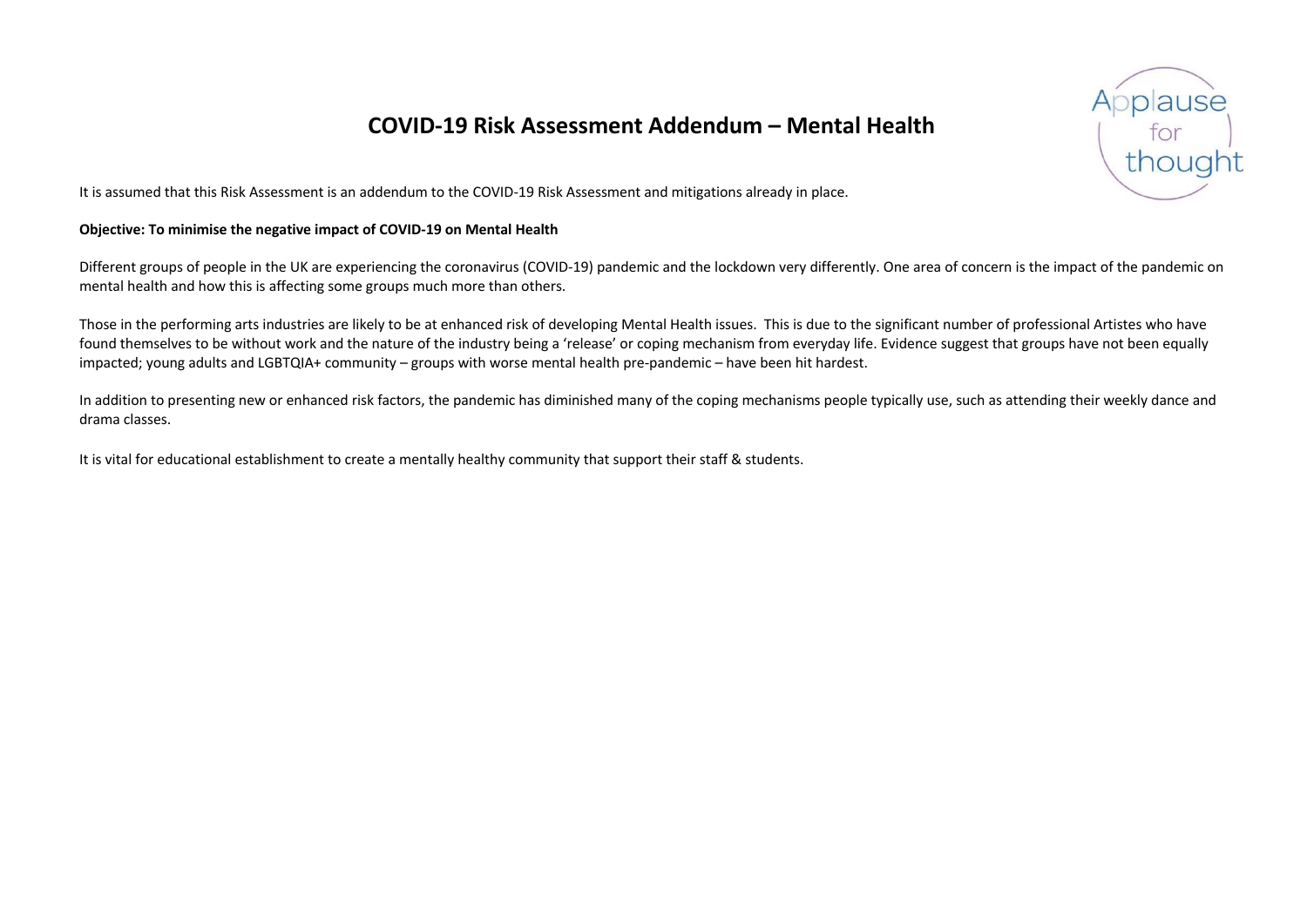| Students - Children & Young People             |                                                                                                               |                                                                                                                                                                                                                                                                                                                                                                                                                                                                                                                                                                                                                                                                                                                                                                                                                                                        |  |  |  |
|------------------------------------------------|---------------------------------------------------------------------------------------------------------------|--------------------------------------------------------------------------------------------------------------------------------------------------------------------------------------------------------------------------------------------------------------------------------------------------------------------------------------------------------------------------------------------------------------------------------------------------------------------------------------------------------------------------------------------------------------------------------------------------------------------------------------------------------------------------------------------------------------------------------------------------------------------------------------------------------------------------------------------------------|--|--|--|
| Hazard                                         | Risk                                                                                                          | <b>Control Measure</b>                                                                                                                                                                                                                                                                                                                                                                                                                                                                                                                                                                                                                                                                                                                                                                                                                                 |  |  |  |
| Lack of support for<br><b>Mental Health</b>    | Development of mental<br>health difficulty or experience<br>a worsening of an existing<br>mental health issue | Create & encourage a positive learning environment that promote mental wellbeing<br>Review safeguarding policy to ensure mental health is included<br>Display Mental Health information resources from recognised organisations (esp. local resources) focusing on children & young<br>people<br>Ensure resource material are in easy to understand formats for younger children<br>$\bullet$<br>Check in with parents to ensure they are supported and have resources should they need them<br>$\bullet$<br>Reduce stigma and discrimination around mental ill health within the school through activities/occasional focus day<br>$\bullet$<br>Students will be provided with access to support throughout & after the Covid-19 pandemic<br>$\epsilon$<br>Ensure staff can provide Mental Health First Aid should students present signs of distress |  |  |  |
| Low morale/<br>stress/anxiety                  | Development of mental<br>health difficulty or experience<br>a worsening of an existing<br>mental health issue | Promote a positive culture of trust that encourage children & young people to talk to staff should they have any worries/needs<br>Find ways to celebrate success, like awards<br>Ensure staff praise students whenever possible<br>Encourage positive and inclusive language to be used<br>Ensure staff understand how to spot signs of stress/anxiety within young children & youth so early intervention & support can<br>be provided (Course Suggestion - Youth Mental Health Awareness Course)<br>Early open conversation with parents should signs of mental ill health is spotted so a support system can be established, both for<br>$\bullet$<br>the individual student and their parent                                                                                                                                                       |  |  |  |
| Students feel bullied,<br>harassed or excluded | Development of mental<br>health difficulty or experience<br>a worsening of an existing<br>mental health issue | Monitor students' behaviour. Young children in particular may not know how to deal with bullying and it requires adult/staff's<br>help<br>Ensure Bullying & Harassment policy is being followed<br>$\bullet$<br>Ensure support is available should any students are being bullied/harassed                                                                                                                                                                                                                                                                                                                                                                                                                                                                                                                                                             |  |  |  |
| Students feel<br>unsupported in the<br>School  | Development of mental<br>health difficulty or experience<br>a worsening of an existing<br>mental health issue | Monitor students' behaviour. Young children in particular may have difficulties expressing their emotions and it requires<br>adult/staff's encouragement to voice their needs<br>Make students are aware of support available within the organisation (e.g. teachers) and support outside of the business (e.g.<br>GP Counselling)<br>Encourage a direct dialogue channel with students' parents should either staff or parents are worried about the students so<br>early intervention can take place<br>Create positive changes to conversations around Mental Health<br>Conduct anonymous evaluation surveys                                                                                                                                                                                                                                        |  |  |  |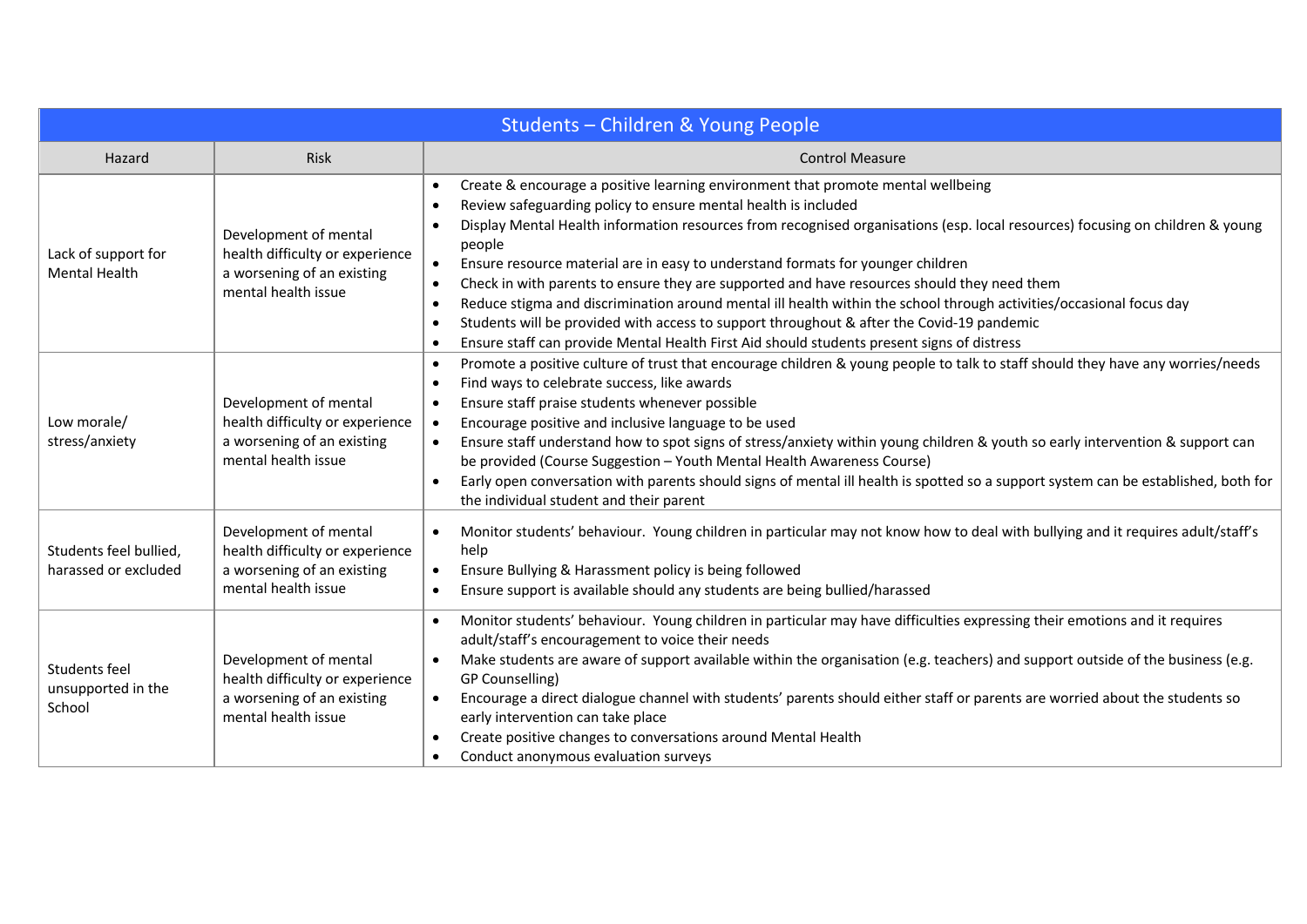| Students feel unsure<br>about changes<br>happening in the school<br>and how they may be<br>affected (likely as a<br>cause of changes to the<br>business model or<br>timetable) | Development of mental<br>health difficulty or experience<br>a worsening of an existing<br>mental health issue | Ensure good communication with parents and students throughout period of change and as you return to the studio in a COVID<br>world<br>Provide support to parents so they feel safe which will have a positive influence to how their child feel returning to studio<br>$\bullet$<br>Provide visual guides to students, particularly younger one, so they know what to expect before they return to studio. For<br>$\bullet$<br>example, a video demonstrating the arrival protocol with social distanced drop off or a video tour of the new studio set up<br>Ensure parents and students have the opportunity to raise concerns/views, e.g. a video call to student with anxiety before<br>$\bullet$<br>returning to studio to reassure them mitigations that have been added to create a COVID secure environment<br>Monitor absences/changes in behaviour<br>$\bullet$<br>Take into consideration presenteeism and how you can identify it                                   |  |
|--------------------------------------------------------------------------------------------------------------------------------------------------------------------------------|---------------------------------------------------------------------------------------------------------------|----------------------------------------------------------------------------------------------------------------------------------------------------------------------------------------------------------------------------------------------------------------------------------------------------------------------------------------------------------------------------------------------------------------------------------------------------------------------------------------------------------------------------------------------------------------------------------------------------------------------------------------------------------------------------------------------------------------------------------------------------------------------------------------------------------------------------------------------------------------------------------------------------------------------------------------------------------------------------------|--|
| Lack of self esteem<br>leading to disordered<br>eating and self harm                                                                                                           | Development of mental<br>health difficulty or experience<br>a worsening of an existing<br>mental health issue | Create & encourage a positive learning environment that promotes mental wellbeing<br>Promote the use of activities which focus on developing self-esteem and self-belief (often building on strengths and encouraging<br>$\bullet$<br>success) and encourage positive group feedback<br>Ensure staff understand how to spot signs of disordered eating and self-harm within young children & youth so early<br>$\bullet$<br>intervention & support can be provided (Course Suggestion - Youth Mental Health Awareness Course or Mental Health First<br>Aider course)                                                                                                                                                                                                                                                                                                                                                                                                             |  |
| Lack of support for<br>students with mental ill<br>health                                                                                                                      | Experience a worsening of an<br>existing mental health issue                                                  | Create a procedure to keep individual safe should they experience an episode/crisis and to include this in your first aid policy<br>Open door policy for students with trained persons (school counsellor/Mental Health First Aider) so individual can approach and<br>be listened to as and when needed<br>Ensure support information is readily available on notice board/school intranet<br>$\bullet$<br>Encourage individual needed to seek appropriate professional health<br>Encourage a support system within the establishment<br>$\bullet$<br>Encourage a direct communication channel between parents & school should either parties are worried about the students so<br>$\bullet$<br>early intervention can take place<br>Encourage regular check-ins with a mentor or buddy (e.g. Wednesday morning coffee)<br>$\bullet$<br>Additional support for those returning to the studio after long absence (such as COVID-19)<br>Encourage self-care practice<br>$\bullet$ |  |
| Lack of support for<br>students with physical<br>and/or learning<br>disabilities                                                                                               | Development of mental<br>health difficulty or experience<br>a worsening of an existing<br>mental health issue | Ensure sufficient physical support is available to the individuals<br>Encourage a support system within the establishment<br>Encourage a direct dialogue channel with students' parents should either parties are worried about the students so early<br>intervention can take place<br>Encourage regular check-ins with a mentor or buddy (e.g. Wednesday morning coffee)<br>$\bullet$<br>Additional support for those returning to the studio after long absence<br>Monitor any changes in behaviour/early signs of mental health issues so early intervention can be provided                                                                                                                                                                                                                                                                                                                                                                                                 |  |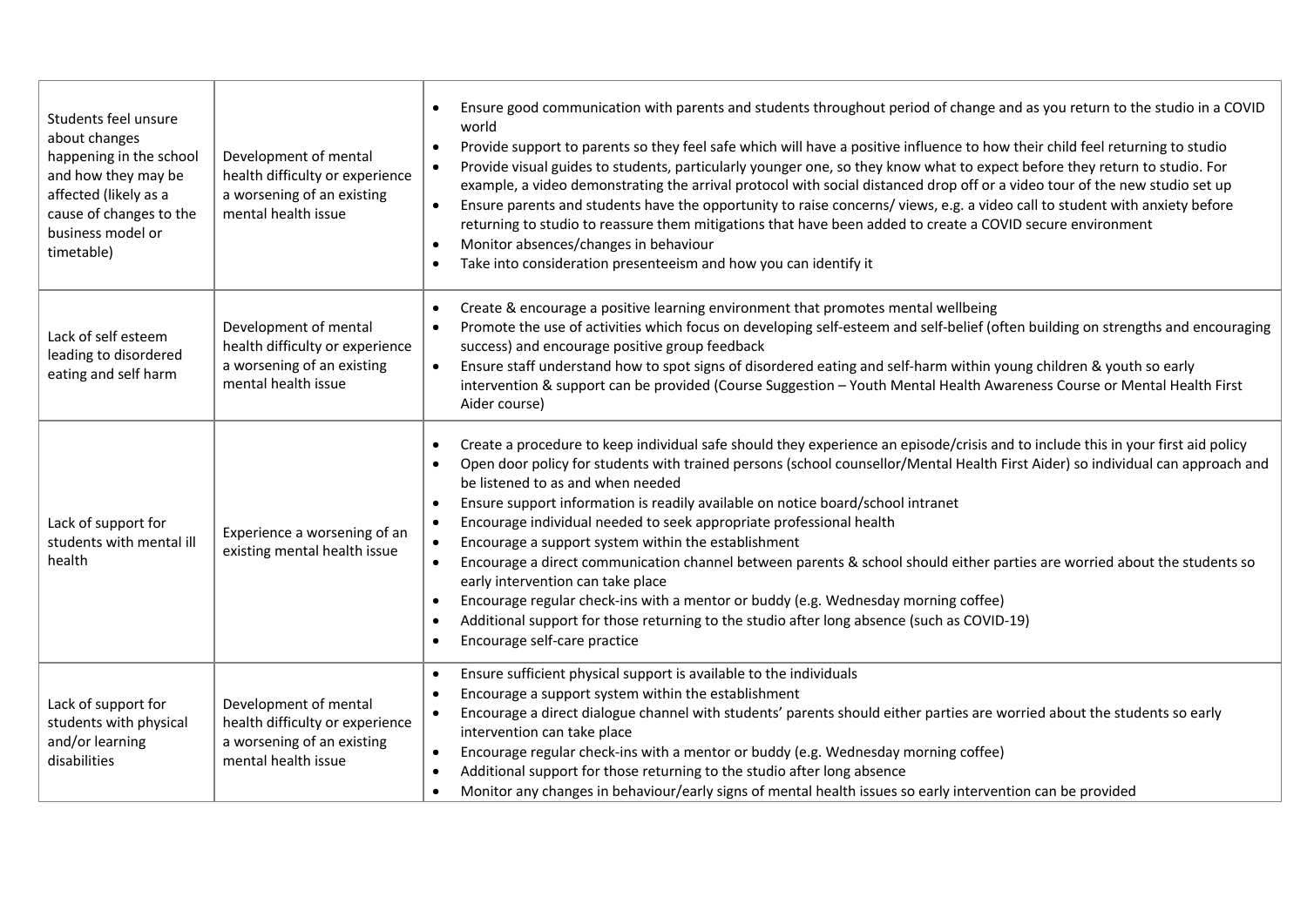| <b>Adults &amp; Staff</b>                                                                |                                                                                                               |                                                                                                                                                                                                                                                                                                                                                                                                                                                                                                                                                                                                                                                                                                                                                                                                                                                                     |  |  |  |
|------------------------------------------------------------------------------------------|---------------------------------------------------------------------------------------------------------------|---------------------------------------------------------------------------------------------------------------------------------------------------------------------------------------------------------------------------------------------------------------------------------------------------------------------------------------------------------------------------------------------------------------------------------------------------------------------------------------------------------------------------------------------------------------------------------------------------------------------------------------------------------------------------------------------------------------------------------------------------------------------------------------------------------------------------------------------------------------------|--|--|--|
| Hazard                                                                                   | Risk                                                                                                          | <b>Control Measure</b>                                                                                                                                                                                                                                                                                                                                                                                                                                                                                                                                                                                                                                                                                                                                                                                                                                              |  |  |  |
| Lack of support for<br><b>Mental Health</b>                                              | Development of mental<br>health difficulty or experience<br>a worsening of an existing<br>mental health issue | Senior Management will promote mental wellbeing, including support for those in SMT roles<br>Staff will be provided with access to support throughout & after the Covid-19 pandemic<br>$\bullet$<br>Display mental health information and resources from recognised organisations in staff room (esp. local resources)<br>$\bullet$<br>Reduce stigma and discrimination around mental ill health within the school<br>$\bullet$<br>Open-door policy to encourage communication<br>$\bullet$<br>Line managers to be trained as Mental Health First Aiders or at least be Mental Health aware.<br>Line managers will offer additional support to staff who are affected by Coronavirus or has a family member affected<br>$\bullet$<br>Reference https://www.mind.org.uk/information-support/coronavirus-and-your-wellbeing/ and www.hseni.gov.uk/stress<br>$\bullet$ |  |  |  |
| Staff not properly<br>qualified or experienced<br>for their role                         | Development of mental<br>health difficulty or experience<br>a worsening of an existing<br>mental health issue | Ensure staff are not under-qualified or overqualified for their teaching, academic or administrative role (particularly student<br>$\bullet$<br>dance teachers)<br>Provide additional training, e.g. managing young people, running a safe dance studio<br>$\bullet$<br>Encourage non-judgemental dialogue so staff can seek support<br>$\bullet$                                                                                                                                                                                                                                                                                                                                                                                                                                                                                                                   |  |  |  |
| Issues with physical<br>working environment<br>(temperature, light,<br>ventilation etc.) | Development of mental<br>health difficulty or experience<br>a worsening of an existing<br>mental health issue | Make physical adjustments where necessary - enable staff to adjust lighting, temperature, ventilation within studio and admin<br>$\bullet$<br>spaces<br>Ensure hazards are controlled<br>$\bullet$<br>Encourage rest/lunch breaks between classes<br>Promote self-care<br>$\bullet$                                                                                                                                                                                                                                                                                                                                                                                                                                                                                                                                                                                 |  |  |  |
| Low morale                                                                               | Development of mental<br>health difficulty or experience<br>a worsening of an existing<br>mental health issue | Promote a positive culture of trust<br>$\bullet$<br>Find ways to celebrate success (Award nights, outdoor theatre trips (indoor when possible), staff meals out)<br>$\bullet$<br>Ensure staff know how to praise colleagues<br>$\bullet$<br>Encourage positive and inclusive language to be used by staff<br>$\bullet$                                                                                                                                                                                                                                                                                                                                                                                                                                                                                                                                              |  |  |  |
| Staff feel bullied,<br>harassed or excluded                                              | Development of mental<br>health difficulty or experience<br>a worsening of an existing<br>mental health issue | Write a Bullying & Harassment policy and communicate to all teams and ensure policy is followed<br>$\bullet$<br>Create a procedure where individuals are accountable for bullying/harassment actions<br>$\bullet$<br>Ensure support is available should any staff are being bullied/harassed<br>$\bullet$<br>Consider diversity and equality training<br>$\bullet$                                                                                                                                                                                                                                                                                                                                                                                                                                                                                                  |  |  |  |
| Lack of support, or fear<br>about raising issues<br>amongst staff                        | Development of mental<br>health difficulty or experience<br>a worsening of an existing<br>mental health issue | Encourage positive and constructive conversation between all staff<br>Create a procedure for staff to raise issues with the School manager<br>$\bullet$<br>Investigate all issues and take appropriate action as soon as possible<br>$\bullet$                                                                                                                                                                                                                                                                                                                                                                                                                                                                                                                                                                                                                      |  |  |  |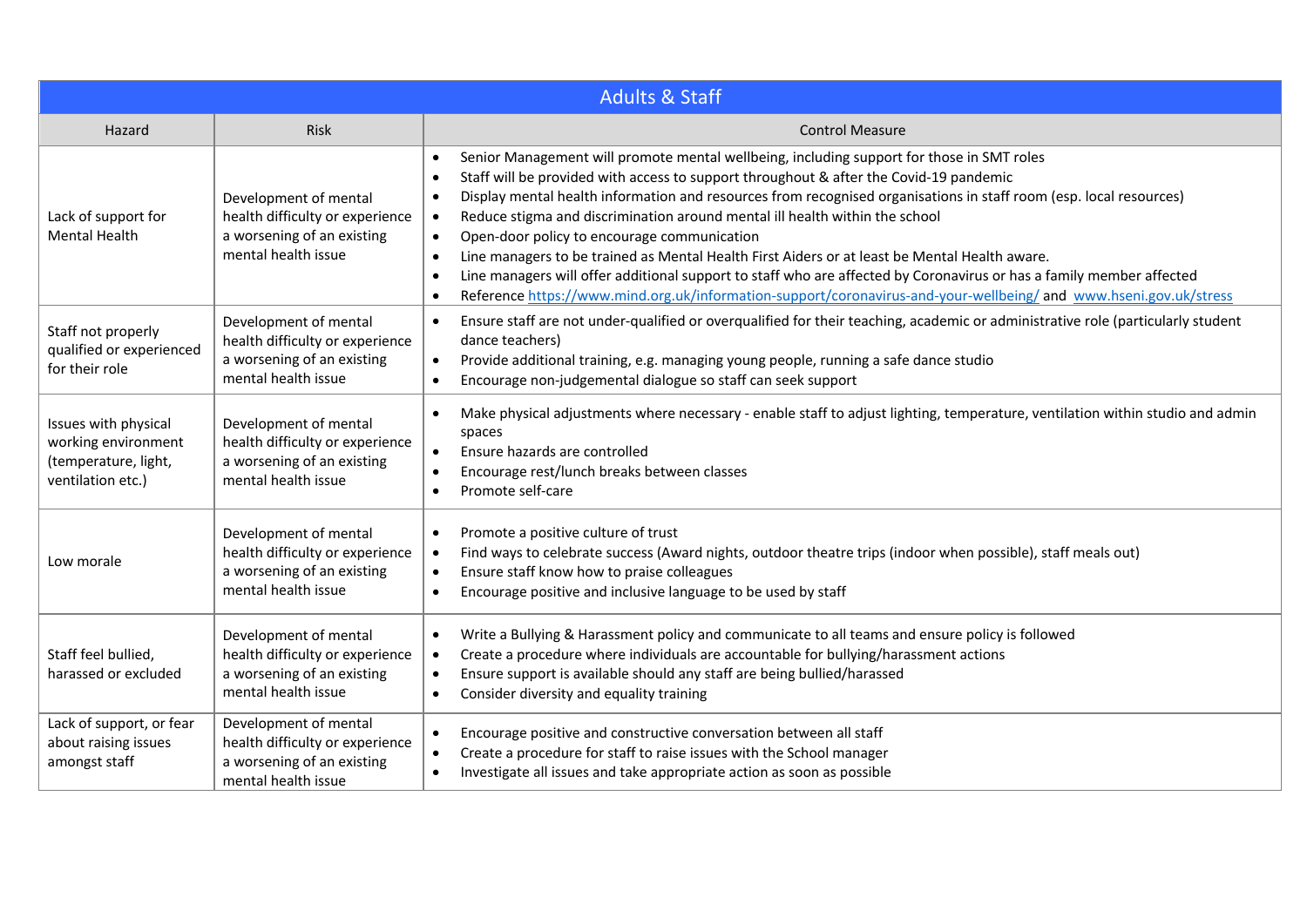| Staff feel unsupported in<br>the School                                                                                                                                           | Development of mental<br>health difficulty or experience<br>a worsening of an existing<br>mental health issue | Make staff aware of support available within the organisation (e.g. line managers, Mental Health First Aiders) and support<br>outside of the business (e.g. Counselling, occupational health, Health and Safety Officer)<br>Encourage staff to take Mental Health Awareness or Mental Health First Aid Course<br>Create positive changes to conversations around Mental Health                                                                                                                                                                                                                                                                                                                                                                                                                                                                                                                                            |  |
|-----------------------------------------------------------------------------------------------------------------------------------------------------------------------------------|---------------------------------------------------------------------------------------------------------------|---------------------------------------------------------------------------------------------------------------------------------------------------------------------------------------------------------------------------------------------------------------------------------------------------------------------------------------------------------------------------------------------------------------------------------------------------------------------------------------------------------------------------------------------------------------------------------------------------------------------------------------------------------------------------------------------------------------------------------------------------------------------------------------------------------------------------------------------------------------------------------------------------------------------------|--|
| Staff feel unsure about<br>changes happening in<br>the Dance School and<br>how they may be<br>affected (likely as a<br>cause of changes to the<br>business model or<br>timetable) | Development of mental<br>health difficulty or experience<br>a worsening of an existing<br>mental health issue | Ensure good communication with staff throughout period of change and as you return to the Studio in a COVID world<br>Consult with staff at an early stage of transition, explaining what will happen and when<br>Ensure staff have the opportunity to raise concerns/views<br>Monitor absences/changes in behaviour<br>$\bullet$<br>Take into consideration presenteeism and how you can identify it<br>Ensure staff have appropriate training or support during times of change<br>Allocate a team member that all staff can approach throughout the change period<br>Ongoing communication between management and wider team                                                                                                                                                                                                                                                                                            |  |
| Lack of support for Staff<br>with mental ill health                                                                                                                               | Experience a worsening of an<br>existing mental health issue                                                  | Create a procedure to keep individual safe should they experience an episode/crisis and to include this in your first aid policy<br>$\bullet$<br>Open door policy for staff with trained persons (school counsellor/Mental Health First Aider) so individual can approach and be<br>listened to as and when needed<br>Ensure support information is readily available on notice board/school intranet<br>Encourage individual needed to seek appropriate professional health<br>Encourage a support system within the establishment<br>Encourage a direct communication channel between parents & school should either parties are worried about the students so<br>early intervention can take place<br>Encourage regular check-ins with a mentor or buddy (e.g. Wednesday morning coffee)<br>Additional support for those returning to the studio after long absence (such as COVID-19)<br>Encourage self-care practice |  |
| Lack of support for Staff<br>with physical and/or<br>learning disabilities                                                                                                        | Development of mental<br>health difficulty or experience<br>a worsening of an existing<br>mental health issue | Ensure sufficient physical support is available to the individuals<br>Encourage a support system within the establishment<br>Encourage regular check-ins with a mentor or buddy (e.g. Wednesday morning coffee)<br>Additional support for those returning to the studio after long absence<br>Monitor any changes in behaviour/early signs of mental health issues so early intervention can be provided<br>$\bullet$                                                                                                                                                                                                                                                                                                                                                                                                                                                                                                     |  |